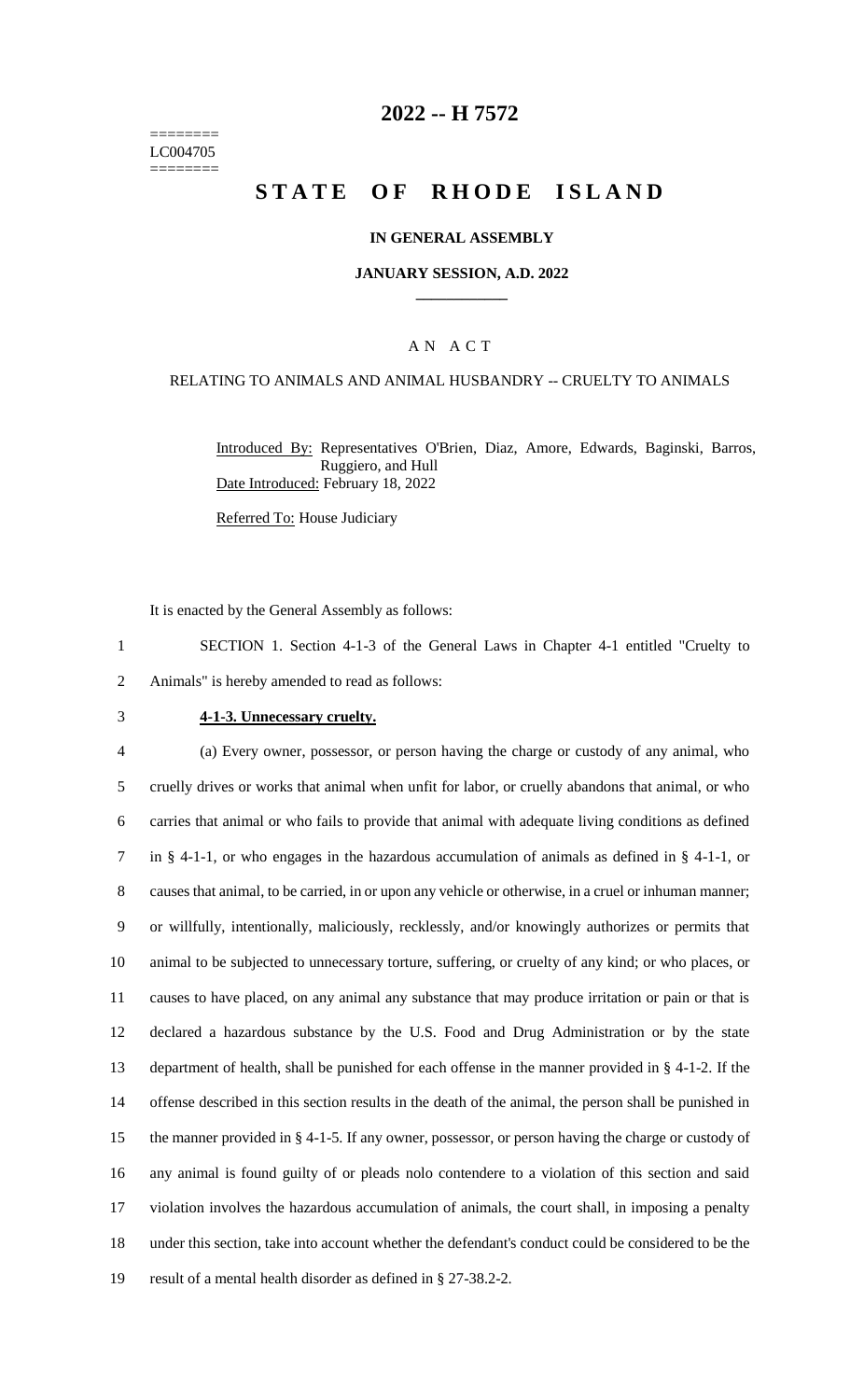- 1 (b) The substances proscribed by subsection (a) do not include any drug having curative 2 and therapeutic effect for disease in animals and that is prepared and intended for veterinary use. 3 (c) University, college, or hospital research facilities licensed and/or inspected by the U.S. 4 Department of Agriculture or the U.S. Public Health Service of the Department of Health and 5 Human Services shall be exempt from the provisions of subsection (a) provided that they are in 6 good standing with the federal agency responsible for licensing or assurance of the facility. 7 (d) A person convicted of killing an animal or under circumstances rising to the level of 8 unnecessary cruelty amounting to torture under subsection (a) of this section shall not harbor, own, 9 possess, exercise control over, adopt, or foster an animal for their lifetime. Any person found in 10 violation of this subsection may, in addition to any other punishment provided by law, be fined an
- 11 amount not to exceed one thousand dollars (\$1,000) for each animal held in unlawful ownership or
- 12 possession. Any animal involved in a violation described in this subsection shall be forfeited to the
- 13 Rhode Island Society for the Prevention of Cruelty to Animals pursuant to § 4-1-22.
- 14 SECTION 2. This act shall take effect upon passage.

======== LC004705 ========